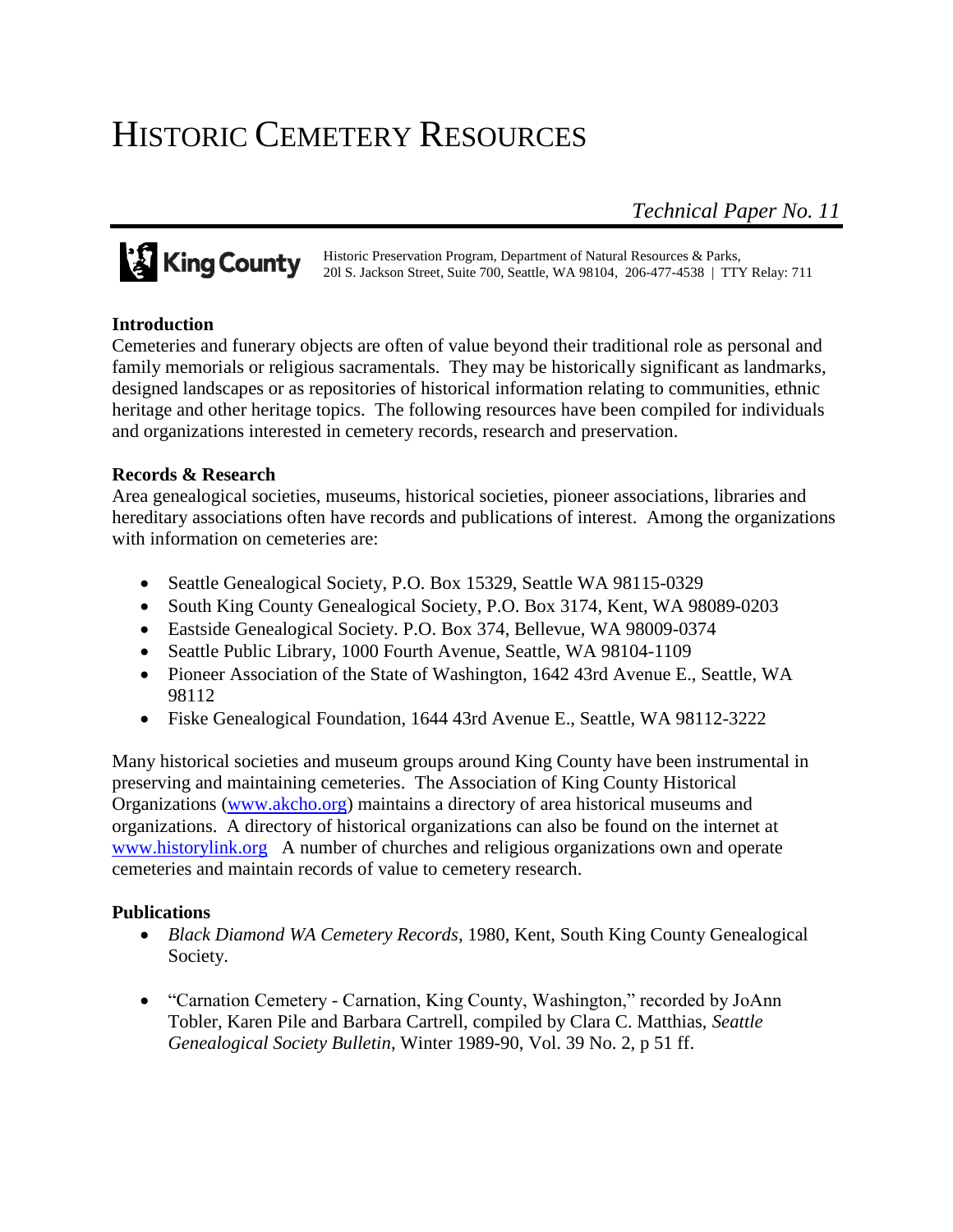- *Cemetery and Death Records for the State of Washington held by Seattle Public Library and Seattle Genealogical Society* by Barbara Anne Baylor Bosley and Jerome Donnergaard Bosley, 1992, Seattle, Seattle Genealogical Society.
- "A Change of Worlds--A History of Seattle Cemeteries" by Laura C. Daly, *Portage*, Vol. 5 No. 1-2, Winter-Spring, 1984, pp. 17-22.
- *Death Certificates of Finns in King County, 1892-1947*, transcribed by Merle A. Reinikka is an on-line document available from the Genealogical Society of Finland at [http://www.genealogia.fi](http://www.genealogia.fi/)
- *Death Index to Eastside Newspapers 1918-1967*, Bellevue, Eastside Genealogical Society.
- *A Directory of Cemeteries and Funeral Homes in Washington State*, Washington Interment Association and Washington State Funeral Directors Association, ed. by Judy and Chris Barnes, Tacoma, 1989.
- *Duvall, Novelty Hill and Paradise Lake Cemetery Records*, 1984, Bellevue, King County Cemetery Research Group.
- *Family Records of Washington Pioneers, Cemetery Records, Vital Statistics, Family Genealogies, Histories and other Genealogical Gleanings*, Vol. 39, Collected by the Daughters of the American Revolution of the State of Washington, compiled and indexed by Mrs. Irwin C. Harper, State Chairman of the National Committee of Genealogical Records 1970-1971.
- *Index to Fall City and Preston Cemetery Records*, 1984, Bellevue, King County Cemetery Research Group.
- An Index Of Obituaries From Valley Newspapers Between 1918 And 1935 compiled by Gardiner Vinnedge, 1998, North Bend, Snoqualmie Valley Historical Museum.
- Historical Notes: Calvary Cemetery, Associated Catholic Cemeteries, 5 pp. , <http://www.acc-seattle.com/cchistory.html>
- "History of Evergreen-Washelli's First Hundred Years" by Laura C. Daly, *Portage*, Vol. 5. No. 1-2, Winter-Spring, 1984, pp. 11-16.
- "A History of Cemeteries in the City of Seattle" by Laura C. Daly, 1984, typescript on file, Seattle Public Library.
- "History of the Meridian Cemetery: in the Words of Al Neslund," *Greater Kent Historical Society Newsletter*, Vol. 7 No. 3, August 1999.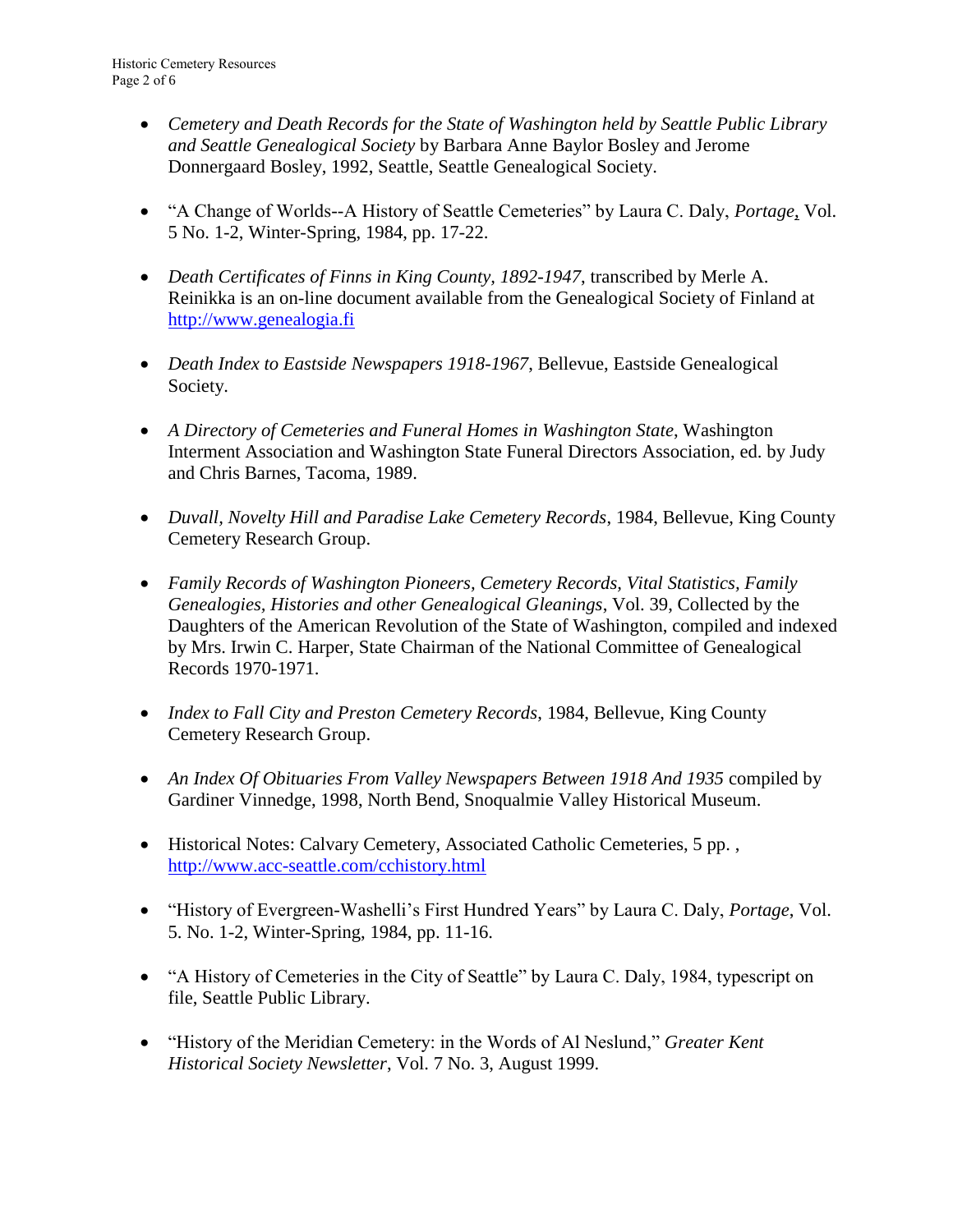- *Kent Area Obituaries--From Early Kent WA Newspapers*, 4 Vols., 1988-1991, Kent, South King County Genealogical Society.
- *King County Cemetery Directory* by Carolyn Farnum et al, 1981, Bellevue, King County Cemetery Research Group.
- *Maple Valley-Hobart Cemetery Revisited* revised by Mary Daniel, *Seattle Genealogical Society Bulletin*, Vol. 48 No. 4, Summer 1999.
- *Memorial Records of South King County, WA*, 3 Vols. 1981/83/95, Kent, South King County Genealogical Society.
- *Obituaries from the Renton, WA "Record Chronicle" Newspaper*, 1991, Kent, South King County Genealogical Society.
- "Pioneer Cemetery" by Hilda (Hemmingson) Meryhew, in *White River Journal*, newsletter of the White River Valley Museum, July, 1997, pp. 3-6.
- *The Pioneers of Lakeview: A Guide to Seattle's Early Settlers and Their Cemetery* by Robert L. Ferguson, 1995, Seattle, Thistle Press.
- "Seattle's Jewish Cemeteries" by Meta R. Buttnick, *Nizcor*, newsletter of the Washington State Jewish Historical Society, Summer, 1997.pp 3-5.
- "Seattle Cemetery: A Pioneer Graveyard" by Sally Gene Mahoney, *Seattle Genealogical Society Bulletin*, Summer, 1995 p.179 ff.
- "Stories in Stones," (Vashon Island) by Marjorie Stanley, n.d., typescript on file, Seattle Public Library.
- "The Story of Maury Island Cemetery," recorded by Mr. and Mrs. Leonard W. Stevens, 1973 typescript on file, Seattle Public Library.
- *Vashon Island Cemetery, King County, Washington State*, compiled from tombstones and the records of the Island Mortuary by the Tillicum Chapter of the Daughters of the American Revolution, August, 1979.
- *Washington State Death Index, 1907-1996*, microfiche, Washington State Archives, P.O. Box 40238, Olympia WA 98504-0238. (Records from 1891-1907 are not automated, but are manually searchable through registers organized by County.)
- Washington State-King County Death Records Index 1891-1907, 1996, Bowie, MD, Heritage Books.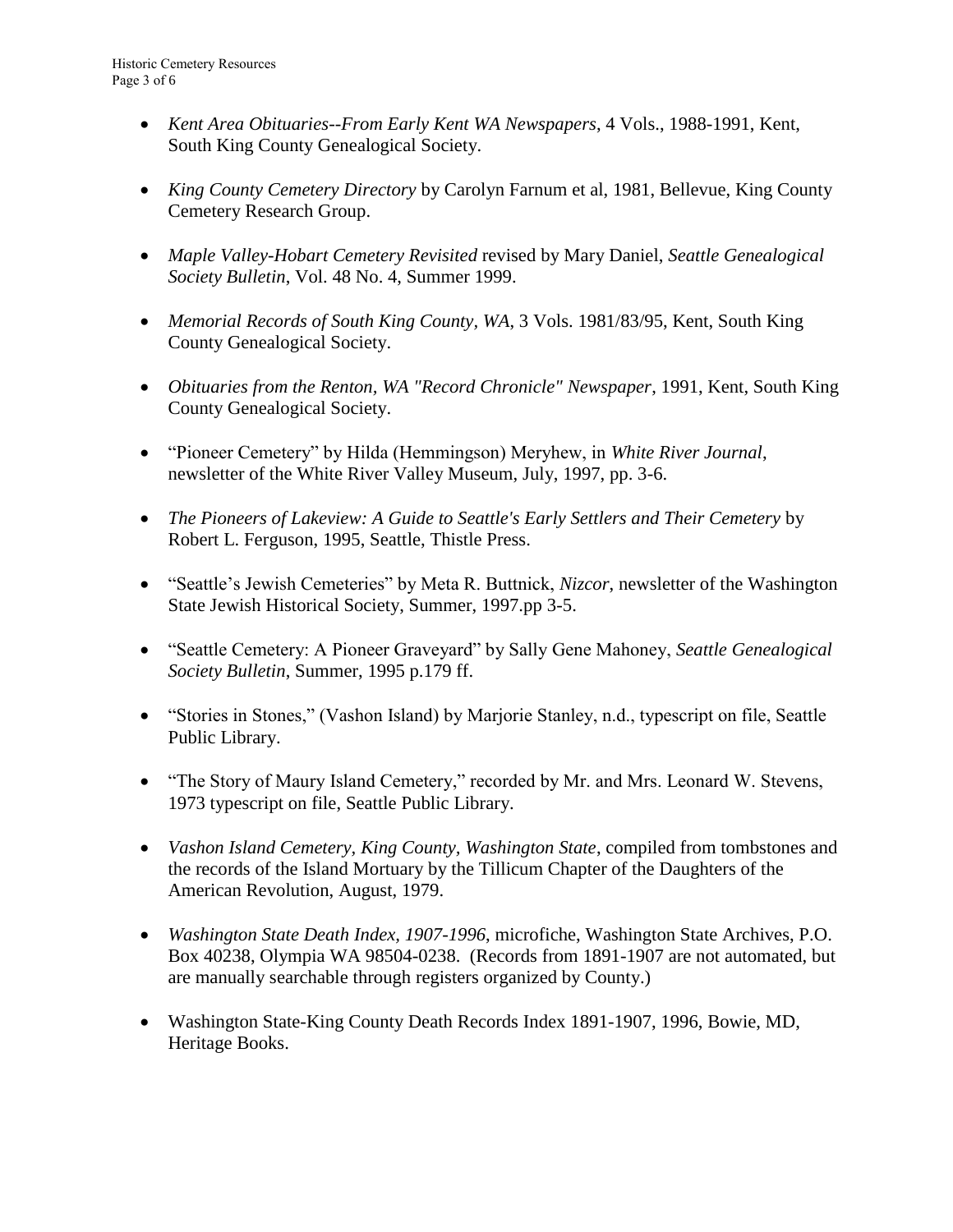Historic Cemetery Resources Page 4 of 6

#### **Educational and Youth Projects**

Youth and scouting organizations have been involved with a number of cemetery restoration and documentation projects including, but not limited to:

- Hillgrove Cemetery (Highline High School)
- Franklin Cemetery (Cedar Heights Junior High School)
- Mt. Pleasant Cemetery (McClure Middle School)
- Comet Lodge Cemetery (Cleveland High School)

The Hillgrove Cemetery Restoration Project, which was a partnership between the Burien Heritage Society and Highline High School, was funded under a King County Cultural Education grant. It has produced curriculum materials that may be of interest to other organizations considering school-community projects involving cemeteries. The Mt. Pleasant Cemetery Project, sponsored by the Queen Anne Historical Society, won an award from the Association of King County Historical Organizations. Tours of cemeteries are sometimes conducted by heritage organizations. Certain public service and educational projects relating to cemeteries may be grant fundable by programs administered by 4Culture at [http://www.4culture.org/heritage/funding/index.htm.](http://www.4culture.org/heritage/funding/index.htm)

### **Landmarking and Preservation**

Some especially significant cemeteries have been listed on historic resource inventories and landmark registers. Most such information is a matter of public record and may be accessed at state or local historic preservation agency offices. Among the cemeteries that have been listed on historic registers in King County are:

- Black Diamond Cemetery (City of Black Diamond Landmark/National Register of Historic Places)
- Bothell Pioneer Cemetery (City of Bothell Landmark/State Register)
- Fall City Cemetery (Washington State Heritage Register)
- Hillgrove Cemetery (King County Community Landmark)
- Newcastle Cemetery (King County Landmark/Washington State Heritage Register)
- Redmond Community Cemetery (City of Redmond Landmark)
- Saar Cemetery (City of Kent Landmark)

Seventy-five cemeteries and burial places are contained in the King County Historic Resource Inventory. Some cemeteries are noted for the celebrities whose remains are interred there, and people come from around the world to visit them. In the Seattle-King County area, examples include Jimi Hendrix (Greenwood/Renton) and Bruce Lee (Lakeview/Seattle). There is an innovative method of accessing information about the Lee gravesite; it appears on the internet at [www.centrimedia.com/leegrave/behind.html.](http://www.centrimedia.com/leegrave/behind.html) Chief Seattle, for whom the city was named, is buried on the Snohomish Indian Reservation on the Kitsap Peninsula.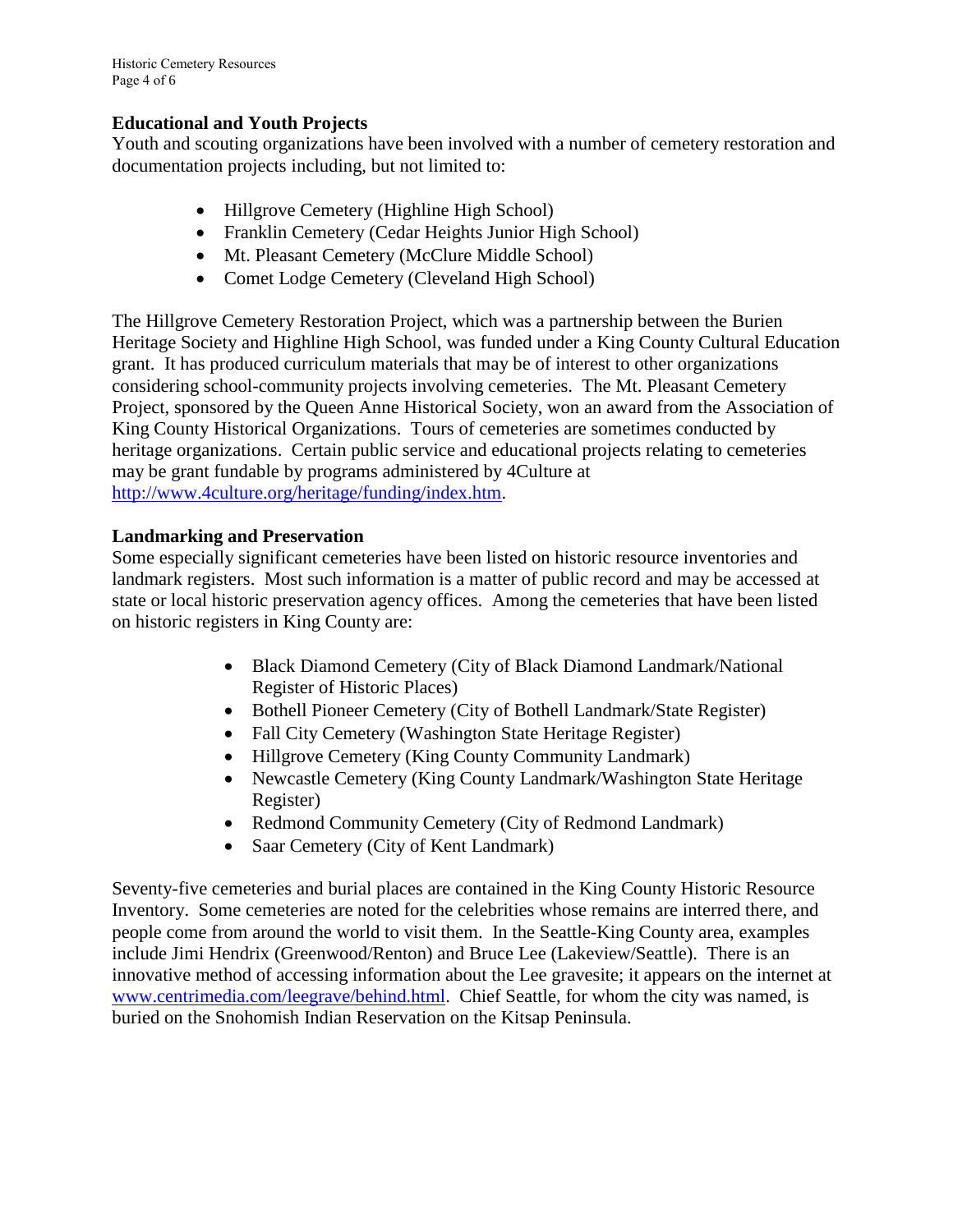### **Technical Publications**

- *The Boston Experience: A Manual for Historic Burying Grounds Preservation*, 2nd Ed., Boston Parks and Recreation Department, 1010 Massachusetts Avenue, Boston, MA 02118 or (617) 725-4505.
- *A Graveyard Preservation Primer* by Lynette Strangstad. For information, contact the Altamira Press, 2455 Teller Road, Thousand Oaks CA 91320 or (805) 499-9774 or internet at [http://www.altamirapress.com](http://www.altamirapress.com/)
- National Register Bulletin 41*: Guidelines for Evaluating and Registering Cemeteries and Burial Places*. For information, contact the National Register of Historic Places, National Park Service, U.S. Dept. of the Interior, P.O. Box 37127, Washington, D.C. 20013-7127. An online version is available on the internet at <http://www.cr.nps.gov/nr/nrhome.html>
- "Preservation of Historic Burial Grounds" an "Information Series" booklet by Lynette Strangstad. For information, contact the National Trust for Historic Preservation, 1785 Massachusetts Avenue NW, Washington, D.C. 20036 or internet at [http://www.nthp.org](http://www.nthp.org/)

# **Legal Issues**

Information relating to the discovery of abandoned cemeteries and burials should be referred to state and local authorities. There can be severe legal penalties, including fines and felony charges, for vandalism of cemeteries and funerary objects, including headstones. Washington State has strict penalties for knowing disturbance of any prehistoric Native American burials, abandoned pioneer cemeteries, or other human remains. To report an archaeological site, contact the Washington State Department of Archaeology and Historic Preservation, P.O. Box 48343, Olympia WA 98504-8343 or (360) 586-3065. Repatriation of Native American funerary objects and human remains is addressed by federal legislation.

The primary state laws affecting cemeteries, funerary objects and human remains (*Revised Code of Washington* or RCW) are:

- RCW 68.05 and 68.60, which protect historic graves and cemeteries; and
- RCW 27.44 and 27.53, which protect archaeological sites and Native American graves, petroglyphs and pictorial records.

For a more complete listing of federal, state and other legislation, some of which affects historic cemeteries, consult the Revised Code of Washington, which can be accessed in hard copy at major libraries, or electronically via the internet at: [http://www.leg.wa.gov.](http://www.leg.wa.gov/) Access to municipal and county codes can be found on the Municipal Research and Services Center web site at [http://www.mrsc.org.](http://www.mrsc.org/)

The Washington Cemetery Board is an agency of state government. It is interested and involved in policy development and legal issues relating to cemeteries. It licenses certain cemeteries around the state and monitors financial resources associated with them. The Board can be a valuable resource and may be reached at P.O. Box 9048, Olympia WA 98507-9048, (360) 664- 1555, or internet [http://www.dol.wa.gov/business/cemetery/index.html.](http://www.dol.wa.gov/business/cemetery/index.html)